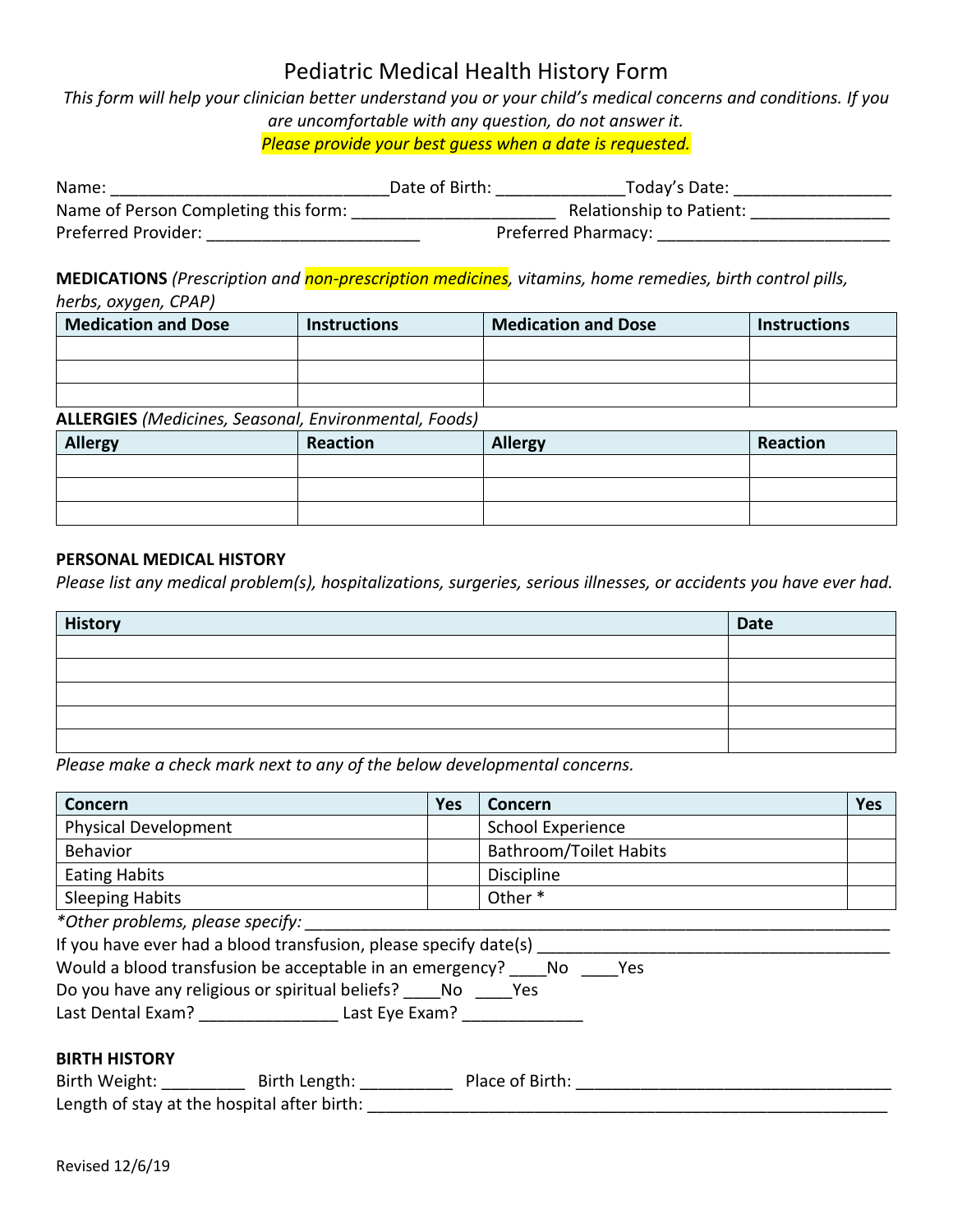*Please make a check mark if the mother experienced any of the following conditions during the pregnancy.*

| <b>Condition</b>                     | Yes | <b>Condition</b>   | Yes |
|--------------------------------------|-----|--------------------|-----|
| <b>High Blood Pressure</b>           |     | Alcohol Use        |     |
| <b>Diabetes</b>                      |     | Substance Use      |     |
| Bleeding/Clotting Disorder           |     | Tobacco Use        |     |
| Depression                           |     | Other <sup>*</sup> |     |
| $*$ Othau wushlamaa ulamaa su aaffin |     |                    |     |

*\*Other problems, please specify: \_\_\_\_\_\_\_\_\_\_\_\_\_\_\_\_\_\_\_\_\_\_\_\_\_\_\_\_\_\_\_\_\_\_\_\_\_\_\_\_\_\_\_\_\_\_\_\_\_\_\_\_\_\_\_\_\_\_\_\_\_\_\_*

### **FAMILY HISTORY**

*Please list any biological family members that have ever had any of the following conditions.*

| <b>Condition</b>                                                                                                                             | <b>Family Member</b> | <b>Condition</b>            | <b>Family Member</b> |
|----------------------------------------------------------------------------------------------------------------------------------------------|----------------------|-----------------------------|----------------------|
| Alcoholism/Substance Abuse                                                                                                                   |                      | <b>COPD</b>                 |                      |
| Anemia                                                                                                                                       |                      | Heart disease/Heart attack  |                      |
| Anxiety                                                                                                                                      |                      | <b>Heart Failure</b>        |                      |
| Asthma                                                                                                                                       |                      | <b>Heart Valve problems</b> |                      |
| Cancer (type)                                                                                                                                |                      | High blood pressure         |                      |
| Depression                                                                                                                                   |                      | Kidney disease              |                      |
| Diabetes (type)                                                                                                                              |                      | Stroke                      |                      |
| Seizures                                                                                                                                     |                      | Other*                      |                      |
| $\star$ and $\star$ in the contract of the contract of $\star$ and $\star$ and $\star$ is the contract of $\star$ is the contract of $\star$ |                      |                             |                      |

*\*Other problems, please specify: \_\_\_\_\_\_\_\_\_\_\_\_\_\_\_\_\_\_\_\_\_\_\_\_\_\_\_\_\_\_\_\_\_\_\_\_\_\_\_\_\_\_\_\_\_\_\_\_\_\_\_\_\_\_\_\_\_\_\_\_\_\_\_*

Does the child have consistent child-care (baby-sitter, pre-school, day care)?

*Please list all people in the household and any siblings (including those that may have passed away).*

| <b>Name</b> | Relationship | <b>Date of Birth</b> |
|-------------|--------------|----------------------|
|             |              |                      |
|             |              |                      |
|             |              |                      |
|             |              |                      |
|             |              |                      |

#### **HEALTH MAINTENANCE**

|     | Please enter the date of your most recent immunizations and tests. |                |            |  |
|-----|--------------------------------------------------------------------|----------------|------------|--|
| Flu | Pneumonia                                                          | <b>Tetanus</b> | <b>HPV</b> |  |

| Hepatitis A | Hepatitis B             | Measles | Mumps | <b>Rubella</b> |
|-------------|-------------------------|---------|-------|----------------|
| <b>MMR</b>  | Varicella (chicken pox) | PPD     |       |                |

### **SOCIAL HISTORY (This section is for teenagers and is to be completed by the patient)**

| Tobacco/Alcohol/Drug Use         |    |      |      |                        |                      |           |                   |
|----------------------------------|----|------|------|------------------------|----------------------|-----------|-------------------|
| Do you smoke?                    | No | Yes. |      | <b>Current Smoker:</b> |                      | packs/day | # of years        |
| Do you use any of the following? |    |      | Pipe | Cigar                  | Snuff                | Chew      | E-cigarettes/Vape |
| Do you drink alcohol?            |    | No   |      | Yes, # drinks/week     |                      |           |                   |
| Do you use any street drugs?     |    |      | No.  |                        | Yes, please specify: |           |                   |
| Have you ever used street drugs? |    |      | No   |                        | Yes, please specify: |           |                   |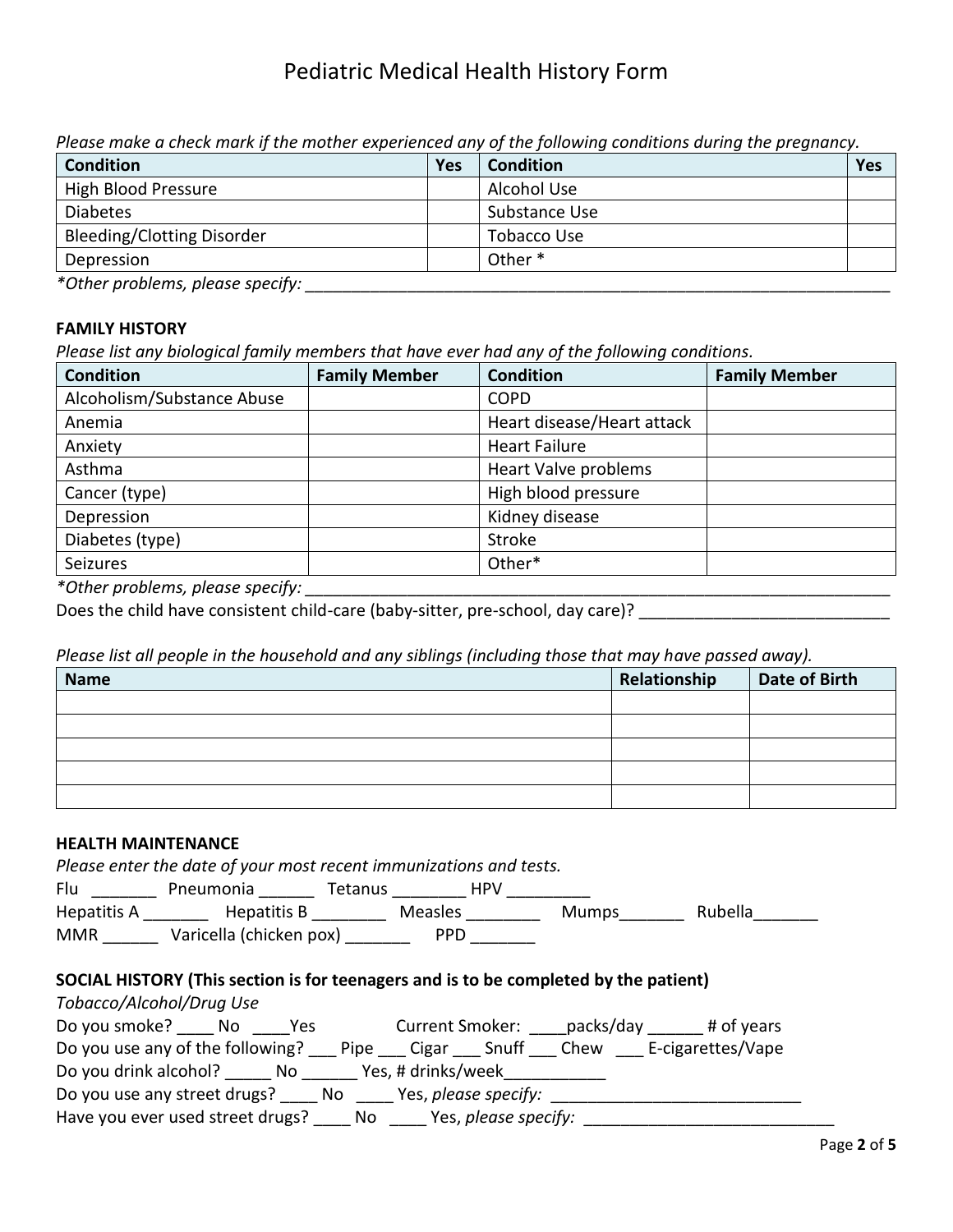| Diet/Exercise                                                                                                |
|--------------------------------------------------------------------------------------------------------------|
| # meat servings per day: ____________# fresh fruit/vegetable servings per day: ____________________          |
| # of snacks per day: _________ # sweetened beverages per day: ____ # caffeinated beverages per day: _____    |
|                                                                                                              |
| SOCIOECONOMICS (This section is for teenagers and is to be completed by the patient)                         |
| Are you currently employed? ______ No ________ Yes<br>Occupation: ____________________                       |
|                                                                                                              |
| Marital status: _____Single _____M ______Sep _____D _____W _____Cohabitating                                 |
|                                                                                                              |
| WOMEN'S GYNECOLOGIC HISTORY (This section is for teenagers and should be completed by the patient)           |
| # pregnancies: ____ # deliveries: ____ # miscarriages: ____ # abortions: _____ Age at first childbirth: ____ |
| 1st day, most recent period: _______ Age at 1st period: _____ Frequency of periods: ______                   |
| Length of each period: ______ Do you have any concerns about your periods? ___ No ___ Yes                    |
|                                                                                                              |
|                                                                                                              |
| SEXUALITY (This section is for teenagers and should be completed by the patient)                             |
| Sexually Active: Yes No                                                                                      |
| Current sex partner(s) is/are: __ male __ female                                                             |
| If sexually active, do you practice safe sex (use condoms)? ______ NA _____ No _____ Yes                     |
| Have you ever had any sexually transmitted diseases (STDs)? _____ No ____ Yes                                |
|                                                                                                              |
| Are you interested in being screened for sexually transmitted diseases? No Yes                               |
| Ever been exposed to HIV/AIDS? _______ No _______ Yes                                                        |
| Have you been tested for HIV? ______ No _____Yes: results ______________________                             |
| Would you like to be tested for HIV? _______ No ______ Yes                                                   |
|                                                                                                              |
| SAFETY (This section is for teenagers and should be completed by the patient)                                |
| Do use seatbelts consistently? No Yes                                                                        |
| Do you have a smoke detector in your home? No Yes                                                            |
| Is violence at home a concern for you? _____ No _____ Yes                                                    |
| Do you feel safe in your current relationship? ____ N/A ____ No ____ Yes                                     |
| Do you have a gun in your home? _____ No ____ Yes                                                            |
| Do you use a bike helmet regularly? ___ N/A _____ No ____ Yes                                                |
|                                                                                                              |
|                                                                                                              |
| EMOTIONS (This section is for teenagers and should be completed by the patient)                              |
| During the past month, have you often been bothered by feeling down, depressed, or hopeless?                 |
| _____ No _____ Yes                                                                                           |
| During the past month, have you often been bothered by little interest or pleasure in doing things?          |
| No Yes                                                                                                       |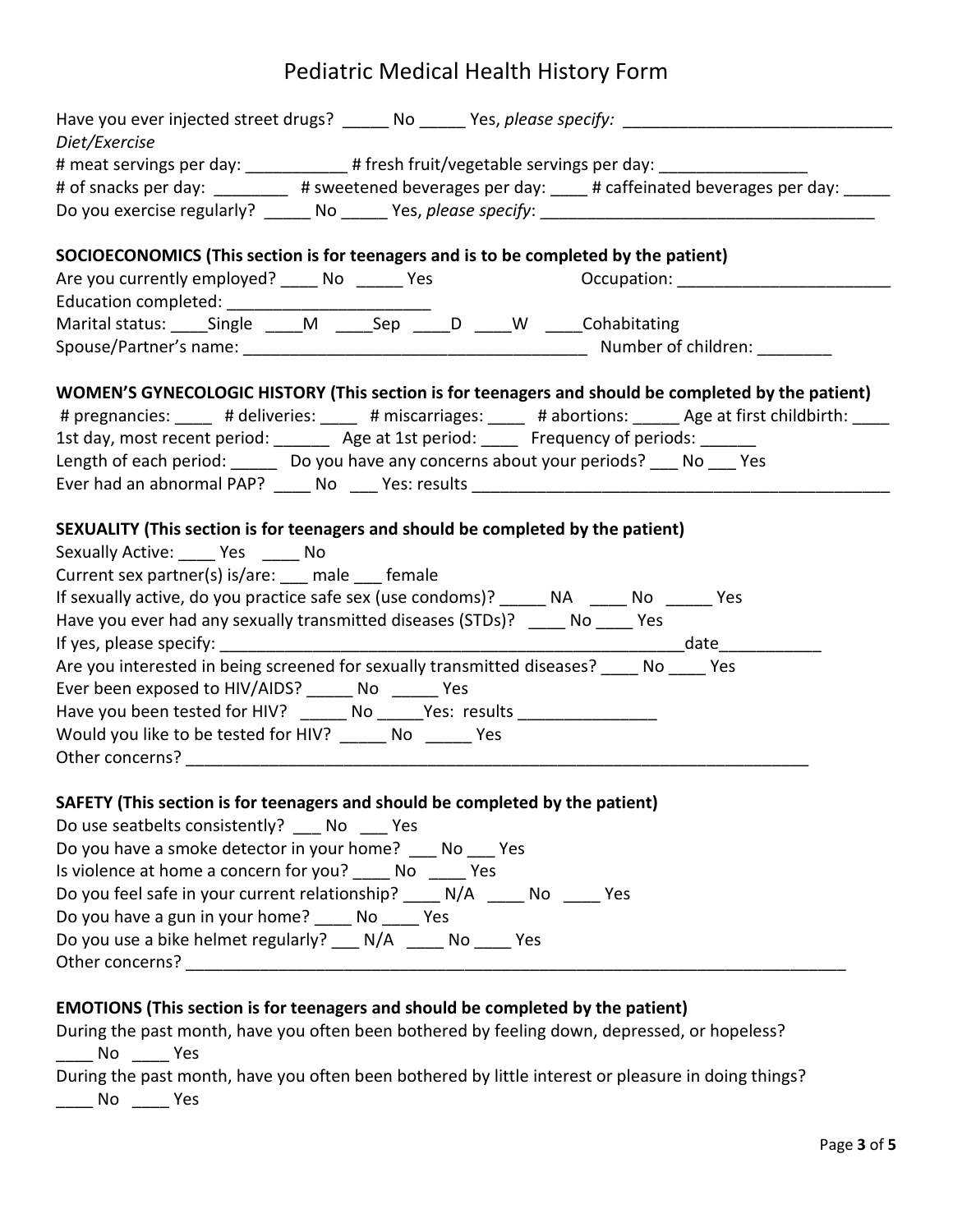## **REVIEW OF SYSTEMS**

*Please make a check mark next to any symptoms you have had in the last couple of days:*

| <b>Constitutional</b>                           | Respiratory                                 |  |
|-------------------------------------------------|---------------------------------------------|--|
| <b>Unintended Weight Loss</b>                   | Cough                                       |  |
| Unintended Weight Gain                          | Shortness of breath or difficulty breathing |  |
| Poor Appetite                                   | Wheezing                                    |  |
| Fever                                           | Coughing up sputum                          |  |
| Chills                                          | Coughing up blood                           |  |
| No Energy                                       | Chest tightness                             |  |
| <b>Eyes</b>                                     | Gastrointestinal                            |  |
| Pain                                            | Difficulty swallowing                       |  |
| <b>Blurry vision</b>                            | Abdominal pain                              |  |
| Double Vision                                   | Heartburn                                   |  |
| Redness                                         | Nausea                                      |  |
| Itchiness                                       | Vomiting                                    |  |
| Swelling                                        | Diarrhea                                    |  |
| Discharge                                       | Blood in stool                              |  |
| Ears, Nose, Throat                              | Mucus in stool                              |  |
| Ear Pain                                        | Change in bowel habits                      |  |
| Discharge                                       | Loss of bowel control                       |  |
| <b>Hearing Loss</b>                             | Genitourinary                               |  |
| Ringing in the ears                             | Discharge                                   |  |
| <b>Sinus Pressure</b>                           | Blood in urine                              |  |
| Drooling                                        | Pain with urination                         |  |
| <b>Facial Swelling</b>                          | Increased frequency or urgency              |  |
| Sore Throat                                     | Urinary loss of control                     |  |
| <b>Mouth Lesions</b>                            | Flank pain                                  |  |
| <b>Dental Pain</b>                              | Testicular pain or swelling                 |  |
| Swollen Glands                                  | Redness                                     |  |
| Cardiovascular                                  | Itchiness                                   |  |
| Swelling                                        | Masses/lumps                                |  |
| Chest Pain                                      | Musculoskeletal                             |  |
| Shortness of breath with activity               | Soft tissue swelling                        |  |
| Heart Palpitations (heart racing or fluttering) | Muscle pain                                 |  |
| <b>Breasts</b>                                  | Moves arms and legs well                    |  |
| Lumps                                           | Localized joint pain                        |  |
| Tenderness                                      | Previous injuries                           |  |
| Discharge                                       | Spine pain                                  |  |
|                                                 | Pain radiating down arms                    |  |
|                                                 | Pain radiating down legs                    |  |
|                                                 | Weakness in arms                            |  |
|                                                 | Weakness in legs                            |  |